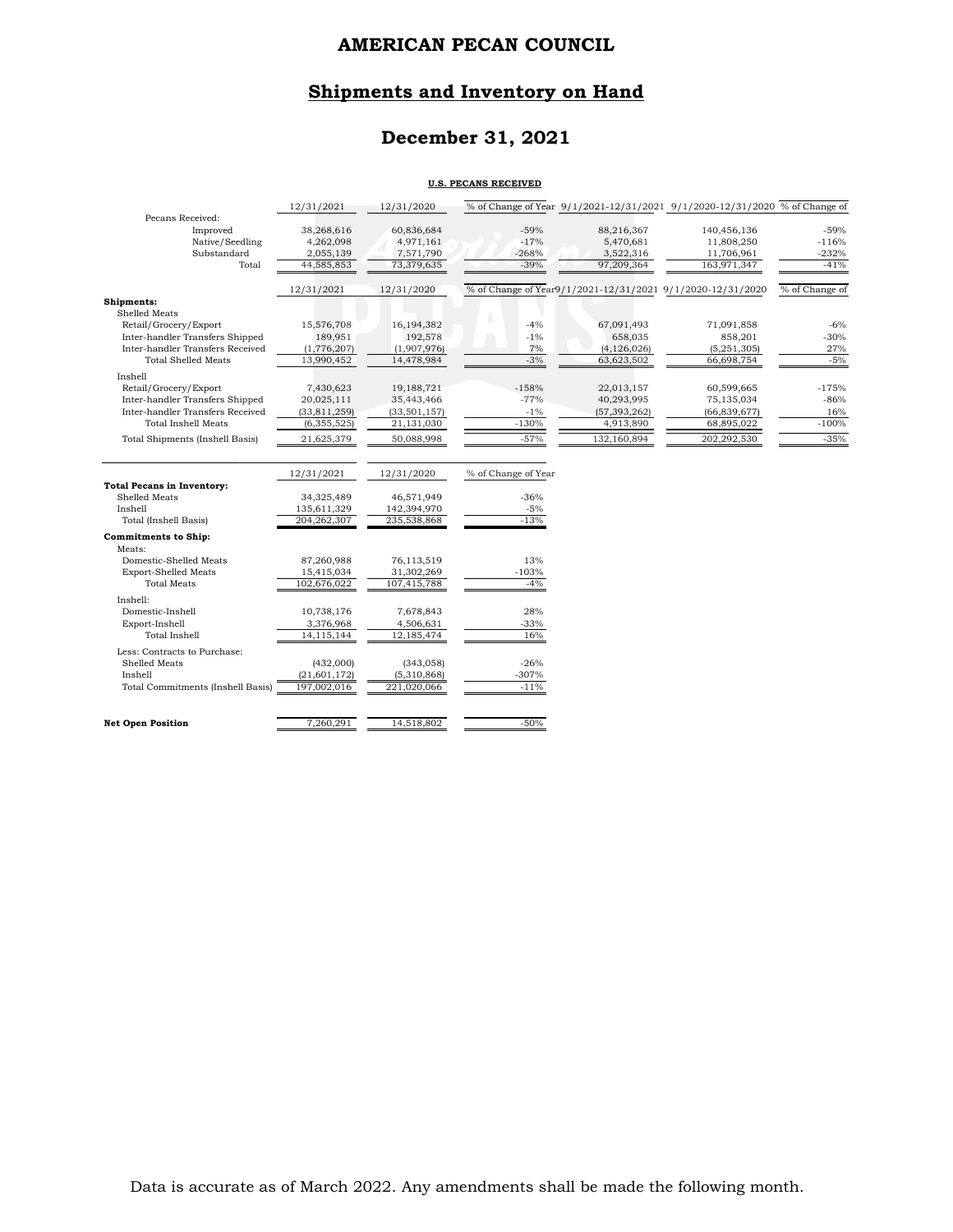#### **Mexico Exports and Foreign Purchases**

### **December 31, 2021**

#### **INSHELL PECANS EXPORTED TO MEXICO FOR SHELLING AND RETURNED TO**

|                                                                      | <b>U.S. AS SHELLED MEATS</b> |            |                     |                                                      |                                                 |
|----------------------------------------------------------------------|------------------------------|------------|---------------------|------------------------------------------------------|-------------------------------------------------|
| Inshell Exported for Shelling:<br>Mexico                             | 12/31/2021<br>94,215         | 12/31/2020 | 4,052,754           | 9/1/2021-12/31/2021 9/1/2020-12/31/2020<br>2,489,949 | % of Change of Year to Date<br>39%              |
| Total Inshell Exported for Shelling                                  |                              |            |                     |                                                      |                                                 |
| Shelled Meats - Produced in U.S. Inshell Returned to U.S.:<br>Mexico | 205,500                      | 280,248    | 1,980,080           | 3,627,863                                            | $-83%$                                          |
| PECANS PURCHASED OUTSIDE THE U.S. BY U.S. HANDLERS                   |                              |            |                     |                                                      |                                                 |
| Shelled Meats:                                                       | 12/31/2021                   | 12/31/2020 | 9/1/2021-12/31/2021 |                                                      | 9/1/2020-12/31/2020 % of Change of Year to Date |
| Country of Origin:<br>Australia                                      |                              | $-0-$      | $\Omega$            | 77,380                                               | 100%                                            |
| Mexico                                                               | 638,263                      | 1,748,396  | 2,517,446           | 4,399,707                                            | $-75%$                                          |
| <b>Total Shelled Meats</b>                                           | 638,263                      | 1,748,396  | 2,517,446           | 4,477,087                                            | $-75%$                                          |
| Inshell:                                                             |                              |            |                     |                                                      |                                                 |
| Country of Origin:                                                   |                              |            |                     |                                                      |                                                 |
| Argentina                                                            |                              | $-0-$      | $\Omega$            | 44,100                                               | 100%                                            |
| Mexico                                                               | 1,889,836                    | 1,724,794  | 5,954,023           | 7,292,824                                            | $-18%$                                          |
| <b>Total Inshell</b>                                                 | 1,889,836                    | 1,724,794  | 5,954,023           | 7,336,924                                            | $-19%$                                          |
| Total (Inshell Basis)                                                |                              |            |                     |                                                      |                                                 |
| Argentina                                                            | $-0-$                        | $-0-$      | $-0-$               | 44,100                                               | 100%                                            |
| Australia                                                            | $-0-$                        | $-0-$      | $-0-$               | 154,760                                              | 100%                                            |
| Mexico                                                               | 3,166,362                    | 5,221,586  | 10,988,915          | 16,092,238                                           | $-32%$                                          |
| Total (Inshell Basis)                                                | 3,166,362                    | 5,221,586  | 10,988,915          | 16,291,098                                           | $-33%$                                          |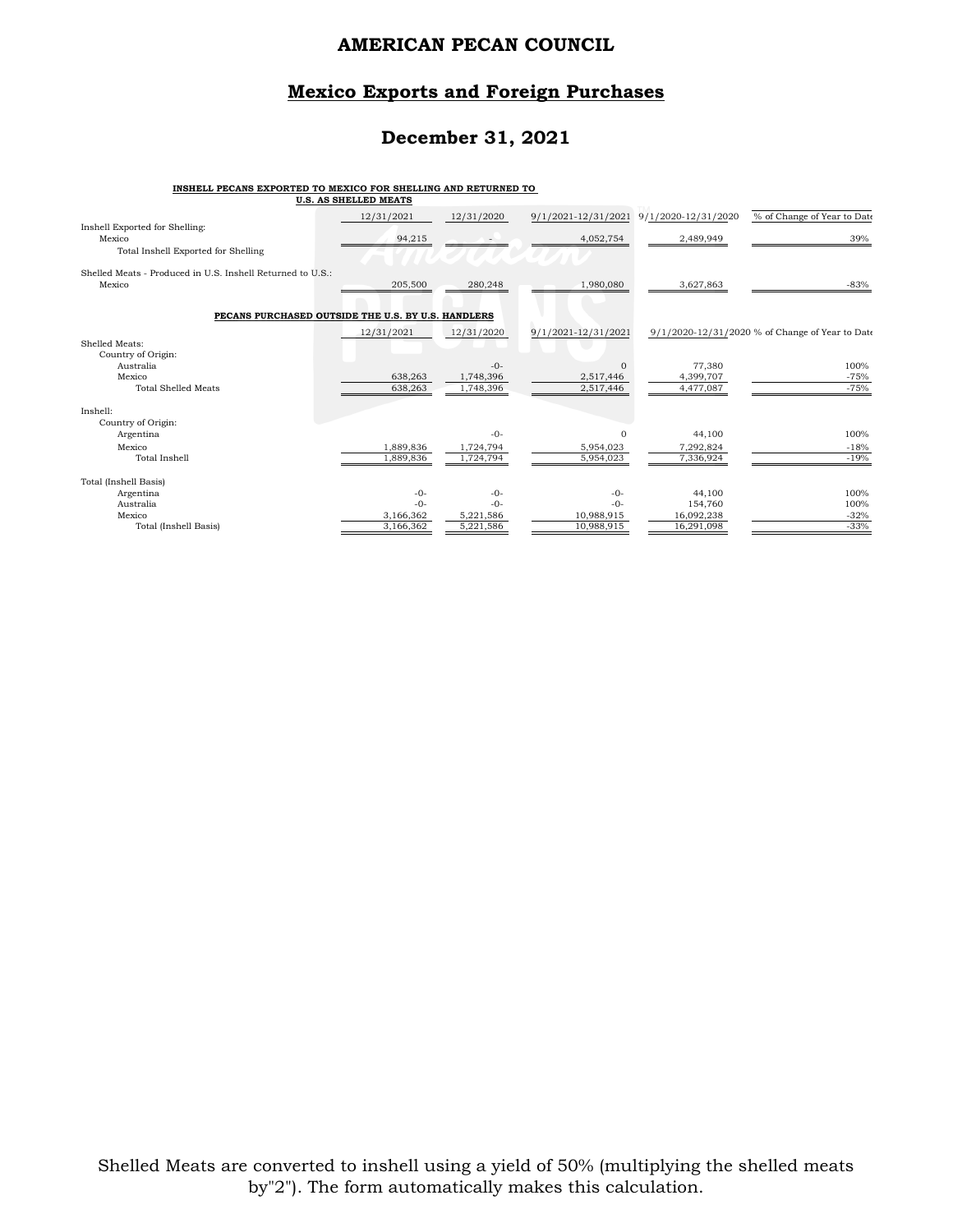# **Mexico Exports and Foreign Purchases**

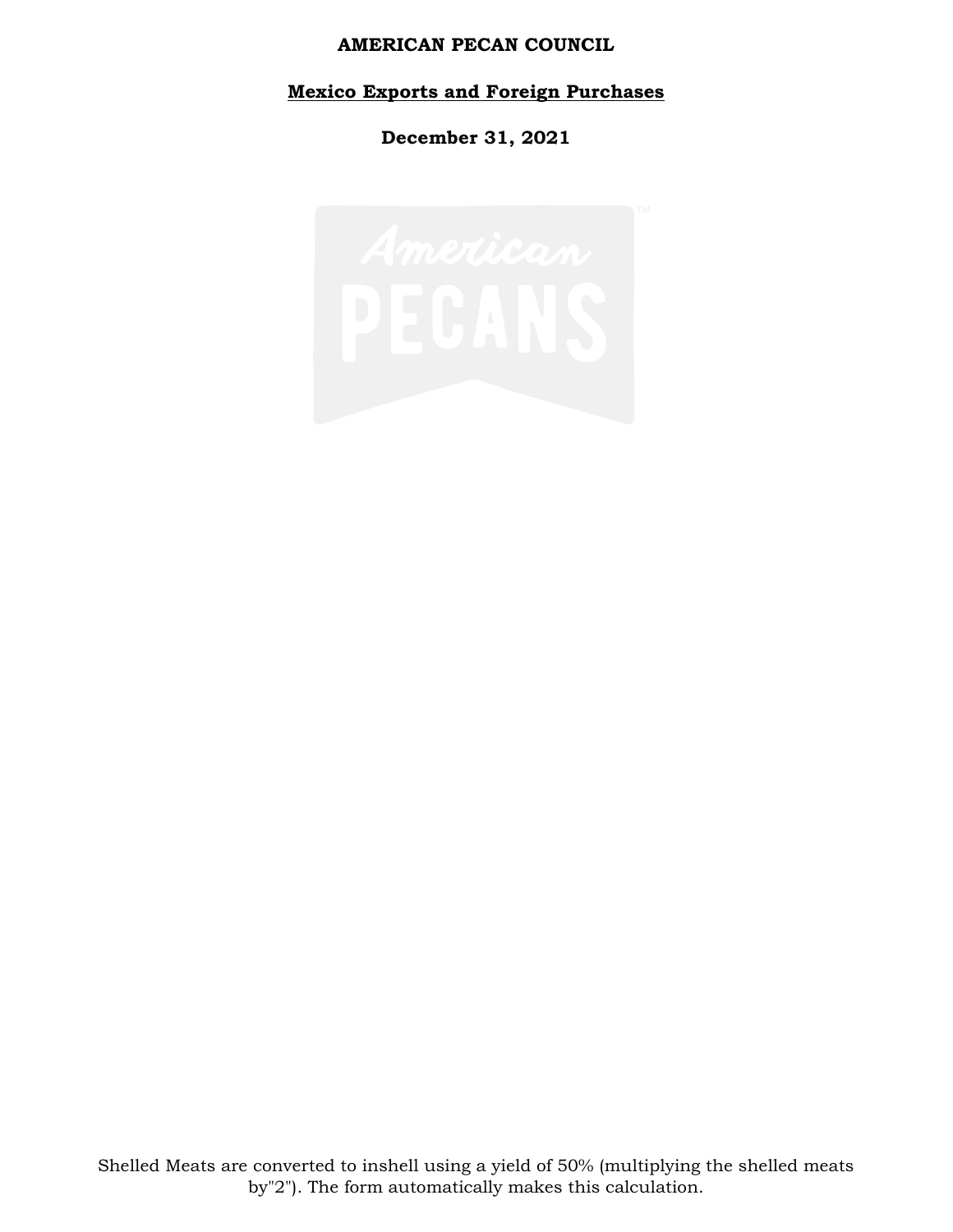# **Destination Report**

| World Region |              |            |                     |            |                     |            |                   |            |                       |                     |                     |
|--------------|--------------|------------|---------------------|------------|---------------------|------------|-------------------|------------|-----------------------|---------------------|---------------------|
| Destination  |              |            | Shelled             |            | Inshell             |            | Sub-Standard      |            | Total (Inshell Basis) |                     |                     |
|              |              | 12/31/2021 | $9/1/21 - 12/31/21$ | 12/31/2021 | $9/1/21 - 12/31/21$ | 12/31/2021 | $9/1/21-12/31/21$ | 12/31/2021 | 12/31/2020            | $9/1/21 - 12/31/21$ | $9/1/20 - 12/31/20$ |
| Africa       |              |            |                     |            |                     |            |                   |            |                       |                     |                     |
| Algeria      |              | $-0-$      | $-0-$               | $-0-$      | $-0-$               | $-0-$      | $-0-$             | $-0-$      | $-0-$                 | $-0-$               |                     |
| Egypt        |              | -0-        | $-0-$               | $-0-$      | $-0-$               | $-0-$      | $-0-$             | $-0-$      | $-0-$                 | $-0-$               | 48,000              |
| Morocco      |              | -0-        | -0-                 | -0-        | $-0-$               | -0-        | -0-               | $-0-$      | 45,629                | -0-                 | 45,629              |
|              | Total Africa | $-()$ -    | $-0-$               | $-0-$      | $-0-$               | $-0-$      | $-0-$             | $-0-$      | 45,629                | $-0-$               | 93,629              |
|              |              |            |                     |            |                     |            |                   |            |                       |                     |                     |
| Asia         |              |            |                     |            |                     |            |                   |            |                       |                     |                     |
| China        |              | $-0-$      | 93,300              | 1,310,665  | 7,123,900           | $-0-$      | $-0-$             | 1,310,665  | 1,103,036             | 7,310,500           | 19,824,279          |
| Hong Kong    |              | $-0-$      | 11,370              | -0-        | -0-                 | $-0-$      | $-0-$             | -0-        | 1,824                 | 22,740              | 345,377             |
| India        |              | 12,000     | 25,500              | $-0-$      | -0-                 | $-0-$      | -0-               | 24,000     | $-0-$                 | 51,000              | 84,000              |
| Japan        |              | 53,100     | 178,350             | $-0-$      | $-0-$               | $-0-$      | $-0-$             | 106,200    | 90,000                | 356,700             | 228,420             |
| Kuwait       |              | -0-        | $-0-$               | $-0-$      | $-0-$               | $-0-$      | $-0-$             | -0-        | 48,000                | $-0-$               | 48,000              |
| Malaysia     |              | -0-        | 30,000              | $-0-$      | $-0-$               | $-0-$      | $-0-$             | -0-        | 24,000                | 60,000              | 60,000              |
| Philippines  |              | $-()$ -    | $-0-$               | $-0-$      | $-0-$               | $-0-$      | $-0-$             | $-0-$      | $-0-$                 | $-0-$               |                     |
| Oatar        |              | $-0-$      | $-0-$               | $-0-$      | $-0-$               | $-0-$      | $-0-$             | $-0-$      | $-0-$                 | $-0-$               | 26,400              |
| Singapore    |              | 5,040      | 56,040              | $-0-$      | $-0-$               | $-0-$      | $-0-$             | 10,080     | 30,000                | 112,080             | 57,000              |
| South Korea  |              | 106,500    | 592,800             | $-0-$      | -0-                 | $-0-$      | $-0-$             | 213,000    | 280,200               | 1,185,600           | 1,539,600           |
| Thailand     |              | 22,800     | 45,600              | $-0-$      | $-0-$               | $-0-$      | $-0-$             | 45,600     | $-0-$                 | 91,200              | 91,200              |
| Taiwan       |              | 36,000     | 108,000             | $-0-$      | $-0-$               | $-0-$      | $-0-$             | 72,000     | 25,652                | 216,000             | 213,812             |
| Vietnam      |              | 82,500     | 165,000             |            |                     | -0-        | -በ-               | 165,000    | $-0-$                 | 330,000             | 249,000             |
|              | Total Asia   | 317,940    | 1,305,960           | 1,310,665  | 7,123,900           | $-0-$      | -0-               | 1,946,545  | 1,602,712             | 9,735,820           | 22,767,088          |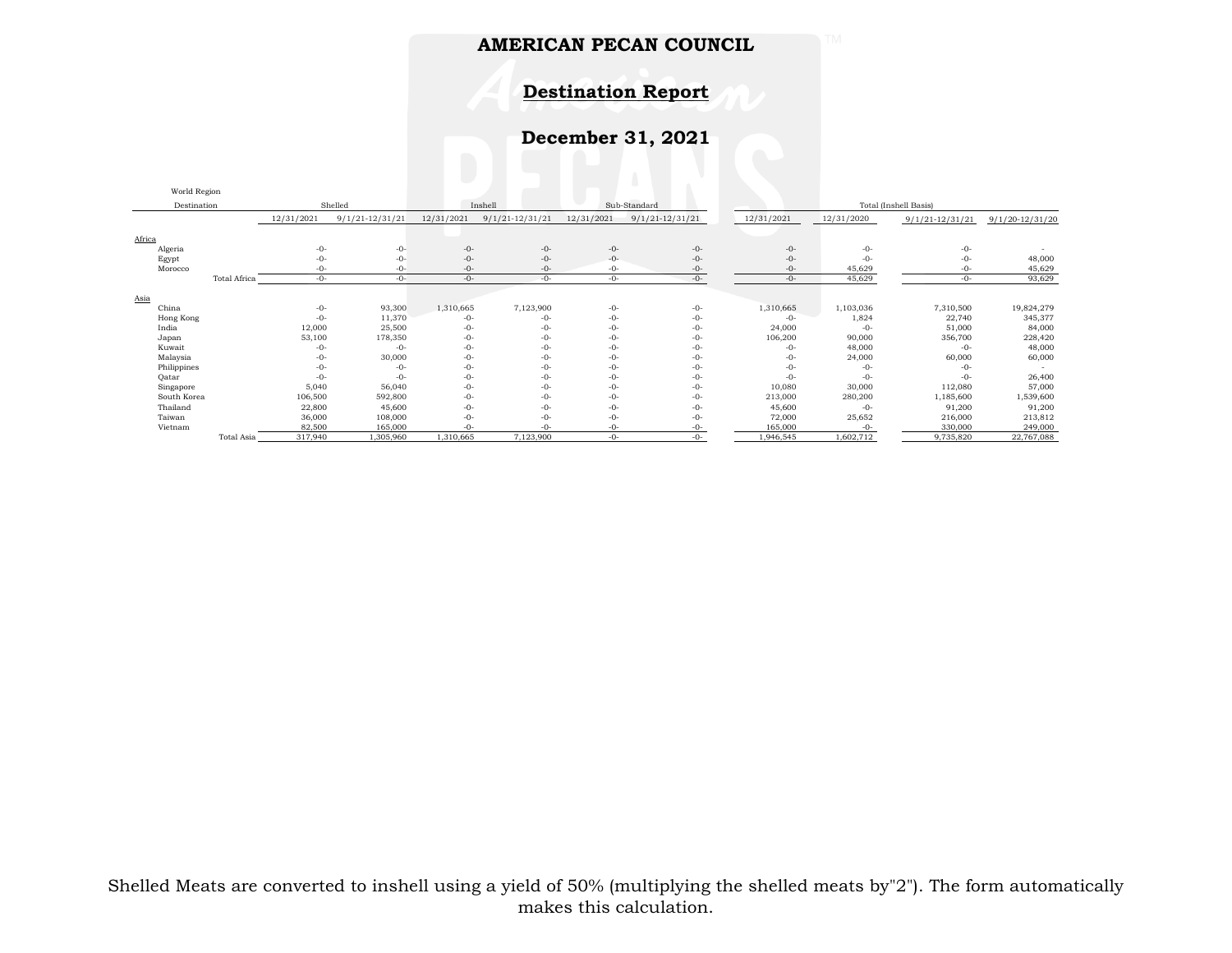### **Destination Report**

| World Region           |            |                     |            |                     |            |                     |            |            |                       |                     |
|------------------------|------------|---------------------|------------|---------------------|------------|---------------------|------------|------------|-----------------------|---------------------|
| Destination            |            | Shelled             |            | Inshell             |            | Sub-Standard        |            |            |                       |                     |
| World Region           |            |                     |            |                     |            |                     |            |            |                       |                     |
| Destination            |            | Shelled             |            | Inshell             |            | Sub-Standard        |            |            | Total (Inshell Basis) |                     |
|                        | 12/31/2021 | $9/1/21 - 12/31/21$ | 12/31/2021 | $9/1/21 - 12/31/21$ | 12/31/2021 | $9/1/21 - 12/31/21$ | 12/31/2021 | 12/31/2020 | $9/1/21 - 12/31/21$   | $9/1/20 - 12/31/20$ |
| Australia/Oceania      |            |                     |            |                     |            |                     |            |            |                       |                     |
| Australia              | $-0-$      | 3,360               | $-0-$      | $-0-$               | $-0-$      | $-0-$               | $-0-$      | -0-        | 6,720                 |                     |
| <b>Total Australia</b> | $-0-$      | 3,360               | $-0-$      | $-0-$               | $-0-$      | $-0-$               | $-0-$      | $-0-$      | 6,720                 | $\sim$              |
| Europe                 |            |                     |            |                     |            |                     |            |            |                       |                     |
| Austria                | $-0-$      | $-0-$               | $-0-$      | $-0-$               | $-0-$      | $-0-$               | $-0-$      | $-0-$      | $-0-$                 | 48,000              |
| Belgium                | 40,500     | 157,800             | $-0-$      | $-0-$               | $-0-$      | $-0-$               | 81,000     | $-0-$      | 315,600               | 187,800             |
| Czech Republic         | $-0-$      | 24,000              | $-0-$      | $-0-$               | $-0-$      | $-0-$               | $-0-$      | 84,000     | 48,000                | 92,820              |
| Denmark                | 26,760     | 112,560             | $-0-$      | $-0-$               | $-0-$      | $-0-$               | 53,520     | 25,800     | 225,120               | 222,600             |
| France                 | 125,670    | 470.070             | $-0-$      | $-0-$               | $-0-$      | $-0-$               | 251,340    | 570,540    | 940,140               | 1,494,480           |
| Germany                | 32,580     | 1,102,890           | $-0-$      | $-()$ -             | $-0-$      | $-0-$               | 65,160     | 135,060    | 2,205,780             | 941,040             |
| Greece                 | $-0-$      | 3,600               | $-0-$      | $-()$ -             | $-0-$      | $-0-$               | $-0-$      | 90,000     | 7,200                 | 139,380             |
| Ireland                | $-0-$      | 38,760              | $-0-$      | $-0-$               | $-0-$      | $-0-$               | $-0-$      | 46,800     | 77,520                | 92,100              |
| Italy                  | $-0-$      | 126,000             | $-0-$      | $-0-$               | $-0-$      | $-0-$               | $-0-$      | 81,000     | 252,000               | 165,000             |
| Latvia                 | $-0-$      | 1,500               | $-0-$      | $-0-$               | $-0-$      | $-0-$               | $-()$ -    | $-0-$      | 3,000                 | 9,000               |
| Lithuania              | 126,000    | 210,000             | $-0-$      | $-()$ -             | $-0-$      | $-0-$               | 252,000    | 84,000     | 420,000               | 420,000             |
| Netherlands            | 302,790    | 1,122,300           | $-0-$      | $-0-$               | $-0-$      | $-0-$               | 605,580    | 694,980    | 2,244,600             | 2,646,060           |
| Norway                 | 22,800     | 22,800              | $-0-$      | $-0-$               | $-0-$      | $-0-$               | 45,600     | $-0-$      | 45,600                | 45,600              |
| Poland                 | 6,600      | 21,600              | $-0-$      | $-0-$               | $-0-$      | $-0-$               | 13,200     | $-0-$      | 43,200                |                     |
| Portugal               | $-0-$      | $-0-$               | -0-        | $-0-$               | $-0-$      | $-0-$               | $-0-$      | $-0-$      | $-0-$                 |                     |
| Russia                 | $-0-$      | $-0-$               | $-0-$      | $-0-$               | $-0-$      | $-0-$               | $-0-$      | $-0-$      | $-0-$                 |                     |
| Slovenia               | 20,160     | 33,600              | $-0-$      | $-0-$               | $-0-$      | $-0-$               | 40,320     | 6,000      | 67,200                | 22,200              |
| Spain                  | 74,160     | 219,990             | $-0-$      | $-()$ -             | $-0-$      | -0-                 | 148,320    | 161,340    | 439,980               | 336,180             |
| Sweden                 | 27,000     | 205,500             | $-0-$      | $-0-$               | $-0-$      | $-0-$               | 54,000     | 10,800     | 411,000               | 281,760             |
| Switzerland            | $-0-$      | 40,500              | $-0-$      | $-0-$               | $-0-$      | -0-                 | $-0-$      | 168,000    | 81,000                | 551,640             |
| United Kingdom         | 279,780    | 1,210,200           | -0-        | $-0-$               | $-0-$      | -0-                 | 559,560    | 727,560    | 2,420,400             | 2,643,060           |
| <b>Total Europe</b>    | 1,084,800  | 5,123,670           | $-0-$      | $-()$ -             | $-0-$      | $-()$ -             | 2,169,600  | 2,885,880  | 10,247,340            | 10,338,720          |